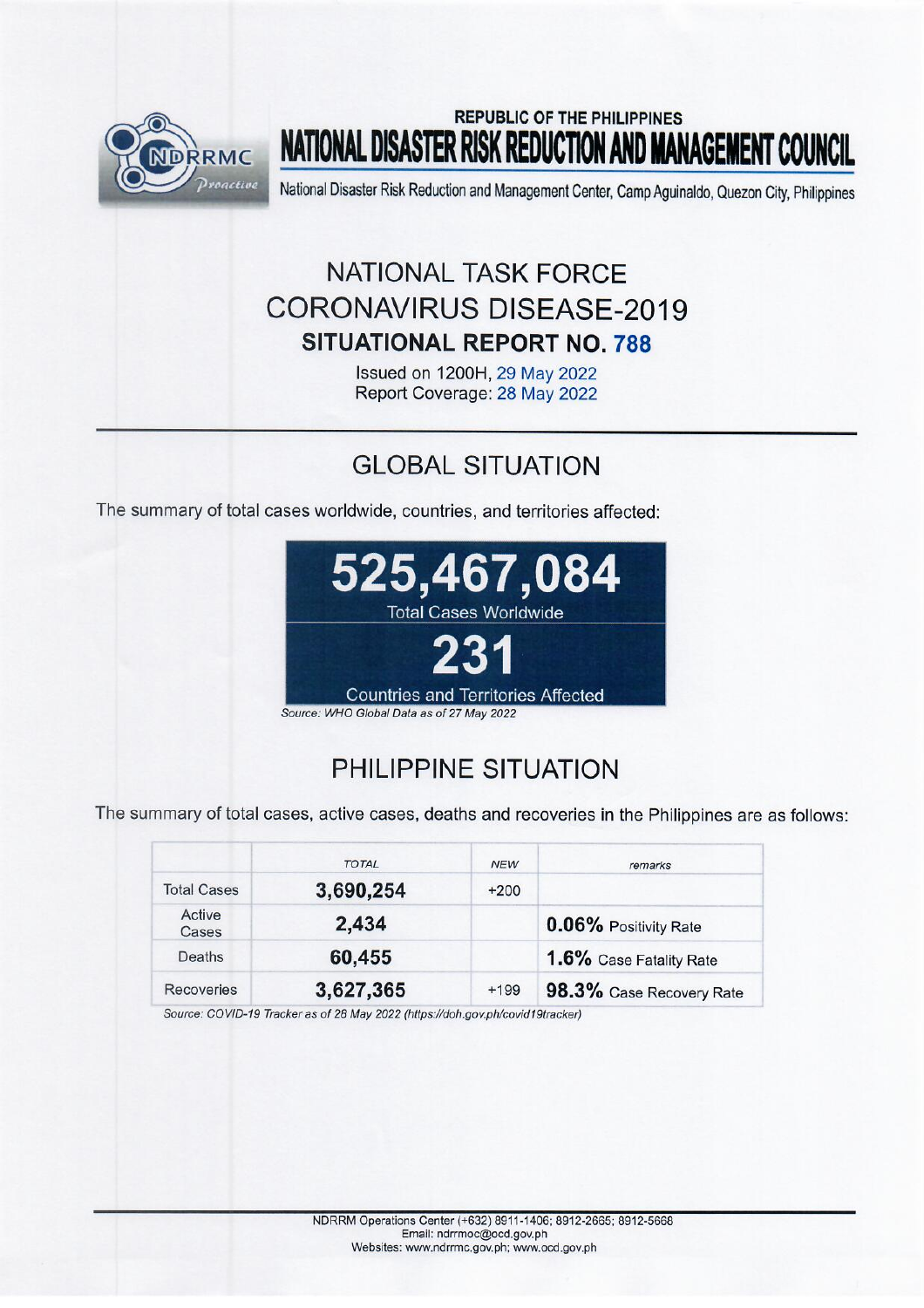## **CASES PER REGION**

Summary of Cases per Region 2.300.000 2.000.000 1,500,000 1.000.000 500,000 Confirmed **Deaths Executeries** 

The summary of total cases, active cases, deaths and recoveries per Region are as follows:

### **STATUS OF ALERT LEVEL SYSTEMS**

The summary of Alert Level System as declared by the Interagency Task Force is as follows:



Source: IATF Resolution No. 167-F, s. 2022

### For the Chairperson, NDRRMC:

TUNDERSECRETARY RICARDO B JALAD Executive Director, NDRRMC and Administrator, OCD

**REFERENCES: Reports from** World Health Organization Office of Civil Defense Department of Health

**NOTE:** Other reports are available upon request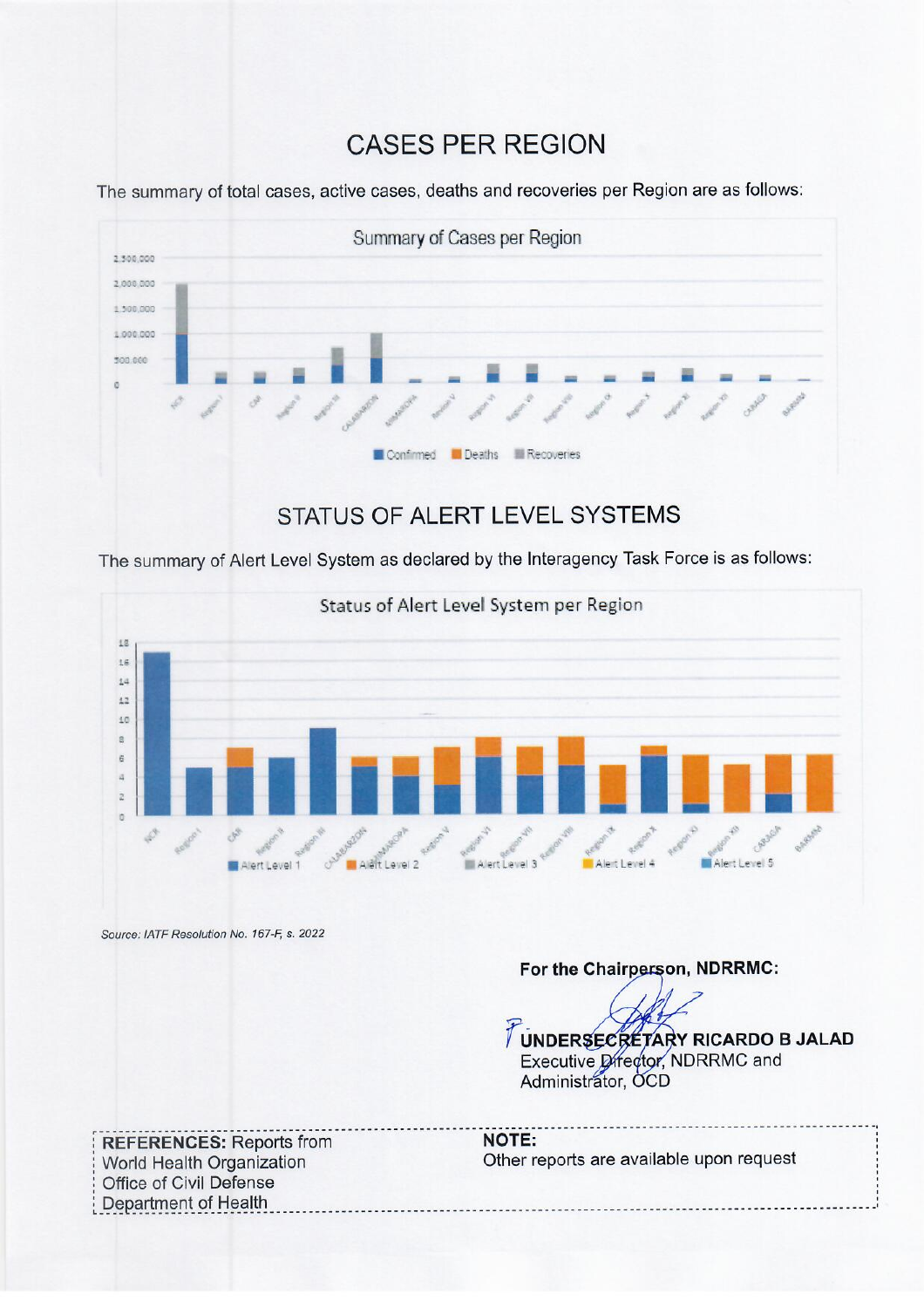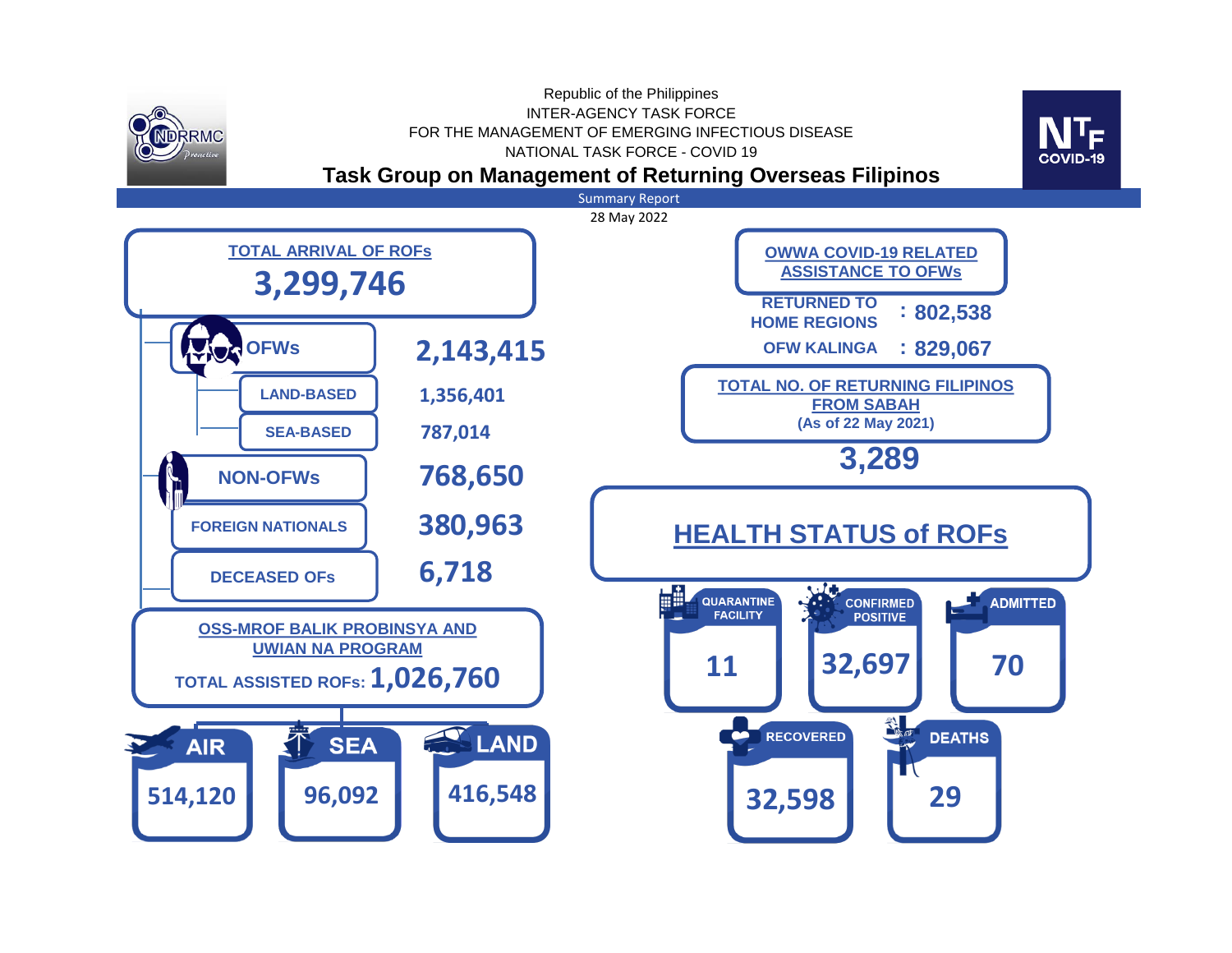

### **Task Group on Management of Returning Overseas Filipinos** Republic of the Philippines<br>INTER-AGENCY TASK FORCE<br>FOR THE MANAGEMENT OF EMERGING INFECTIOUS DISEASE **NATIONAL TASK FORCE AGAINST COVID-19**



#### **TG-MROF Daily Operational Report as of 28 May 2022**

| <b>ARRIVALS</b>          |                                                                                                                                                                                      |                                  |                                                                                                                          |                                    |            |                                          |              |                                             |            |                                            |                            |                            |                            |                             |            |                               |
|--------------------------|--------------------------------------------------------------------------------------------------------------------------------------------------------------------------------------|----------------------------------|--------------------------------------------------------------------------------------------------------------------------|------------------------------------|------------|------------------------------------------|--------------|---------------------------------------------|------------|--------------------------------------------|----------------------------|----------------------------|----------------------------|-----------------------------|------------|-------------------------------|
|                          |                                                                                                                                                                                      |                                  |                                                                                                                          |                                    |            |                                          |              | <b>TOTAL ARRIVAL ON AIRPORTS: 3.217.201</b> |            |                                            |                            |                            |                            |                             |            |                               |
|                          |                                                                                                                                                                                      |                                  |                                                                                                                          | NINOY AQUINO INTERNATIONAL AIRPORT |            |                                          |              | <b>CLARK</b><br><b>INTERNATIONAL</b>        |            | <b>MACTAN-CEBU</b><br><b>INTERNATIONAL</b> | <b>LAOAG</b>               | <b>DAVAO</b>               | <b>SUBIC</b>               | <b>BOHOL-PANGLAO</b>        |            |                               |
| <b>ROFs</b>              |                                                                                                                                                                                      | <b>Terminal 1</b>                |                                                                                                                          | <b>Terminal 2</b>                  |            | <b>Terminal 3</b>                        |              | <b>AIRPORT</b>                              |            | <b>AIRPORT</b>                             | <b>AIRPORT</b>             | <b>AIRPORT</b>             | <b>AIRPORT</b>             | <b>AIRPORT</b>              |            | <b>GRAND TOTAL ARRIVAL OF</b> |
|                          |                                                                                                                                                                                      | (23 April 2020 -<br>27 May 20221 |                                                                                                                          | (23 April 2020 -<br>27 May 2022)   |            | (08 July 2020 - 27 May<br>2022)          |              | (05 June 2020 -<br>27 May 2022)             |            | (28 June 2020 -<br>27 May 2022             | (18 June - 27<br>May 2022) | (27 June - 27<br>May 2022) | (18 June - 27<br>May 2022) | (Nov. 18 - 27)<br>May 2022) |            | <b>ROFs</b>                   |
|                          | <b>Now</b>                                                                                                                                                                           | Cumulative                       | <b>Now</b>                                                                                                               | Cumulative                         | <b>Now</b> | Cumulative                               | <b>Now</b>   | Cumulative                                  | <b>Now</b> | Cumulative                                 | Cumulative                 | Cumulative                 | Cumulative                 | Cumulative                  | <b>Now</b> | Cumulative                    |
| <b>SUBTOTAL</b>          | 3,999                                                                                                                                                                                | 786,908                          | 2,929                                                                                                                    | 922,489                            | 6,089      | 909,496                                  | 738          | 300,166                                     | 664        | 249,223                                    | 405                        | 25,487                     | 22.808                     | 219                         | 17,971     | 3,299,746                     |
| <b>OFWs</b>              | 1.563                                                                                                                                                                                | 576,777                          | 788                                                                                                                      | 473,266                            | 2,731      | 555.891                                  | 490          | 250,477                                     | 150        | 172.788                                    | 381                        | 16.332                     | 21.511                     | 165                         | 5.849      | 2,143,415                     |
| Land-based               | 1.328                                                                                                                                                                                | 454.722                          | 560                                                                                                                      | 286.041                            | 2.014      | 350.053                                  | 449          | 150.221                                     | 127        | 79.443                                     | 352                        | 15.379                     | 20.036                     | 154                         | 4.478      | 1.356.401                     |
| Sea-based                | 235                                                                                                                                                                                  | 122.055                          | 228                                                                                                                      | 187.225                            | 717        | 205.838                                  | 41           | 100.256                                     | 23         | 93.345                                     | 29                         | 953                        | 1.475                      | 11                          | 1.371      | 787.014                       |
| <b>NON-OFWs</b>          | 749                                                                                                                                                                                  | 128,164                          | 636                                                                                                                      | 336,206                            | 1.599      | 212,592                                  | 124          | 32.562                                      | 163        | 51.981                                     | 24                         | 5.770                      | 1.297                      | 54                          | 3,271      | 768,650                       |
| <b>Foreign Nationals</b> | 1.687                                                                                                                                                                                | 81.967                           | 1.505                                                                                                                    | 113,017                            | 1.759      | 141.013                                  | 124          | 17,127                                      | 351        | 24.454                                     |                            | 3,385                      | 0                          |                             | 8.811      | 380,963                       |
| <b>Deceased OFs</b>      | 40                                                                                                                                                                                   | 6,718                            |                                                                                                                          |                                    |            |                                          |              |                                             |            |                                            |                            |                            |                            |                             | 40         | 6,718                         |
|                          |                                                                                                                                                                                      |                                  |                                                                                                                          |                                    |            | <b>TOTAL ARRIVAL ON SEAPORTS: 75,827</b> |              |                                             |            |                                            |                            |                            |                            |                             |            |                               |
| <b>ROFs</b>              |                                                                                                                                                                                      | <b>MANILA</b>                    | <b>TAWI-TAWI/</b><br><b>CEBU</b><br><b>SUBIC</b><br><b>BATAAN</b><br><b>DAVAO</b><br><b>BATANGAS</b><br><b>ZAMBOANGA</b> |                                    |            |                                          |              |                                             |            |                                            |                            |                            |                            |                             |            |                               |
|                          | <b>Now</b>                                                                                                                                                                           | Cumulative                       | <b>Now</b>                                                                                                               | Cumulative                         | Now        | Cumulative                               | <b>Now</b>   | Cumulative                                  | <b>Now</b> | Cumulative                                 | <b>Now</b>                 | Cumulative                 | <b>Now</b>                 | Cumulative                  |            |                               |
| <b>SUBTOTAL</b>          | n                                                                                                                                                                                    | 67,961                           | $\bf{0}$                                                                                                                 | 1,166                              | n.         | 1,536                                    | $\mathbf{0}$ | 1,460                                       | $\bf{0}$   | 3,289                                      |                            | 98                         | 127                        | 317                         |            |                               |
| <b>OFWs</b>              |                                                                                                                                                                                      | 67.96                            | $\Omega$                                                                                                                 | 1,166                              |            | 1.536                                    | $\Omega$     | 1.460                                       |            | 3.289                                      |                            | 98                         | 127                        | 317                         |            |                               |
| Sea-based                | 0                                                                                                                                                                                    | 67.961                           | $\Omega$                                                                                                                 | 1.166                              |            | 1.536                                    | $\Omega$     | 1.460                                       | n          | 3.289                                      |                            | 98                         | 127                        | 317                         |            |                               |
|                          | Sources: 11 OSS Report dated 27 May 2022, 21 BOQ Report No. 738 dated 28 May 2022, 31 BOQ Human Remains Report No. 681 dated 28 May 2022, and 41 OCD BARMM Report dated 22 May 2021. |                                  |                                                                                                                          |                                    |            |                                          |              |                                             |            |                                            |                            |                            |                            |                             |            |                               |

| <b>ROFS IN TREATMENT AND MONITORING FACILITIES</b>                                                                                  |                           |            |                 |            |                  |            |               |            |
|-------------------------------------------------------------------------------------------------------------------------------------|---------------------------|------------|-----------------|------------|------------------|------------|---------------|------------|
| No. of QFs                                                                                                                          | <b>Confirmed Positive</b> |            | <b>Admitted</b> |            | <b>Recovered</b> |            | <b>Deaths</b> |            |
| 11                                                                                                                                  | <b>Now</b>                | Cumulative | <b>Now</b>      | Cumulative | <b>Now</b>       | Cumulative | <b>Now</b>    | Cumulative |
|                                                                                                                                     |                           | 32.697     |                 | 70         |                  | 32.598     | O             | 29         |
| Source: 1) BOQ Report No. 738 dated 28 May 2022. (Note: Figures from previous reports may differ due to data verification process.) |                           |            |                 |            |                  |            |               |            |

|                      |                                   | <b>OSS-MROF BALIK PROBINSYA &amp; UWIAN NA PROGRAM</b> |                 |                    |
|----------------------|-----------------------------------|--------------------------------------------------------|-----------------|--------------------|
|                      | Mav 25. 2020 - February 25. 2022) |                                                        |                 |                    |
| <b>ROFS ASSISTED</b> | <b>MODE OF TRANSPORTATION</b>     |                                                        |                 |                    |
|                      | Air (NAIA T2)                     | Land (PITX)                                            | Sea (N. Harbor) | <b>GRAND TOTAL</b> |

*Cumulative Cumulative Cumulative* **96,092 1,026,760 ROFs ASSISTED THRU THEIR DESTINATION 514,120 416,548**

Sources: 1) OSS Report as of 27 May 2022, 2) PITX Report (Uwian Na Program) dated 28 May 2022 and "DOTr (Hatid Tulong Program)<br>Report dated 14 May 2021: "Data starting from June 2 includes LSI and APOR.<br>(Note: Figures fro

### **RETURNING FILIPINOS FROM SABAH**

| <b>TOTAL NO. OF RETURNING FILIPINOS</b><br><b>FROM SABAH:</b>                 | 3,289                |                                            |  |  |  |  |
|-------------------------------------------------------------------------------|----------------------|--------------------------------------------|--|--|--|--|
| <b>First Batch</b>                                                            | July 5, 2020         | 395                                        |  |  |  |  |
| Second Batch                                                                  | July 29, 2020        | 394                                        |  |  |  |  |
| <b>Third Batch</b>                                                            | August 13, 2020      | 400                                        |  |  |  |  |
| Fourth Batch                                                                  | August 28, 2020      | 379                                        |  |  |  |  |
| Fifth Batch                                                                   | September 24, 2020   | 400                                        |  |  |  |  |
| Sixth Batch                                                                   | November 12, 2020    | 151                                        |  |  |  |  |
| Seventh Batch                                                                 | December 13-20, 2020 | Failed deportation due to force<br>majeure |  |  |  |  |
| Eighth Batch                                                                  | March 7, 2021        | 316                                        |  |  |  |  |
| Ninth Batch                                                                   | April 17, 2021       | 358                                        |  |  |  |  |
| <b>Tenth Batch</b>                                                            | May 22, 2021         | 496                                        |  |  |  |  |
| As of June 21, 2021 4 683 remaining Filipinos are still in Sabab for transfer |                      |                                            |  |  |  |  |

*Source: 1) OCD BARMM Report dated 22 May 2021. (Note: Figures from previous reports may differ due to data verification process.)* As of June 21, 2021, **4,683** remaining Filipinos are still in Sabah for transfer.

### **COVID-19 RELATED ASSISTANCE TO OFWS**<br> **COVID-19 RELATED ASSISTANCE TO OFWS**

| (March 2020 - November 2021)                           |         |  |  |  |
|--------------------------------------------------------|---------|--|--|--|
| <b>Returned to Home Regions</b>                        | 802.538 |  |  |  |
| <b>OFW Kalinga</b>                                     | 829.067 |  |  |  |
| Source: 1) OWWA Monitoring Report dated November 2021. |         |  |  |  |

#### **REMAINS OF DECEASED OFs**

| <b>COUNTRY OF ORIGIN</b>    | <b>CAUSE OF DEATH</b> |                   |                   |       |  |
|-----------------------------|-----------------------|-------------------|-------------------|-------|--|
| <b>COUNTRY</b>              | <b>NOW</b>            | <b>CUMULATIVE</b> | <b>CUMULATIVE</b> |       |  |
| <b>TOTAL</b>                | 40                    | 6.718             |                   | 6,718 |  |
| Saudi Arabia                | 0                     | 798               | COVID-19          | 640   |  |
| <b>USA</b>                  | 0                     | 287               |                   |       |  |
| <b>United Arab Emirates</b> | $\Omega$              | 149               | <b>NON</b>        |       |  |
| Qatar                       | 0                     | 67                | COVID-19          | 6.078 |  |
| Kuwait                      | 0                     | 51                |                   |       |  |
| <b>Others</b>               | 40                    | 5.366             |                   |       |  |

*Source: 1) BOQ Human Remains Report No. 673 dated 20 May 2022. (Note: Figures from previous reports may differ due to data verification process.)*

| Prepared by:                                                    | Reviewed by:                                                           | Approved by:                                                                                  |
|-----------------------------------------------------------------|------------------------------------------------------------------------|-----------------------------------------------------------------------------------------------|
| SGD<br><b>MS. SHARMAIN B. TUYAY</b><br><b>Technical Support</b> | SGD<br><b>MR. MARVIN T. MANZANO, MDRM</b><br>Civil Defense Officer III | SGD<br><b>MS. SUSANA E. QUIAMBAO</b><br>Chief, Response and Operational Coordination Division |
|                                                                 |                                                                        |                                                                                               |